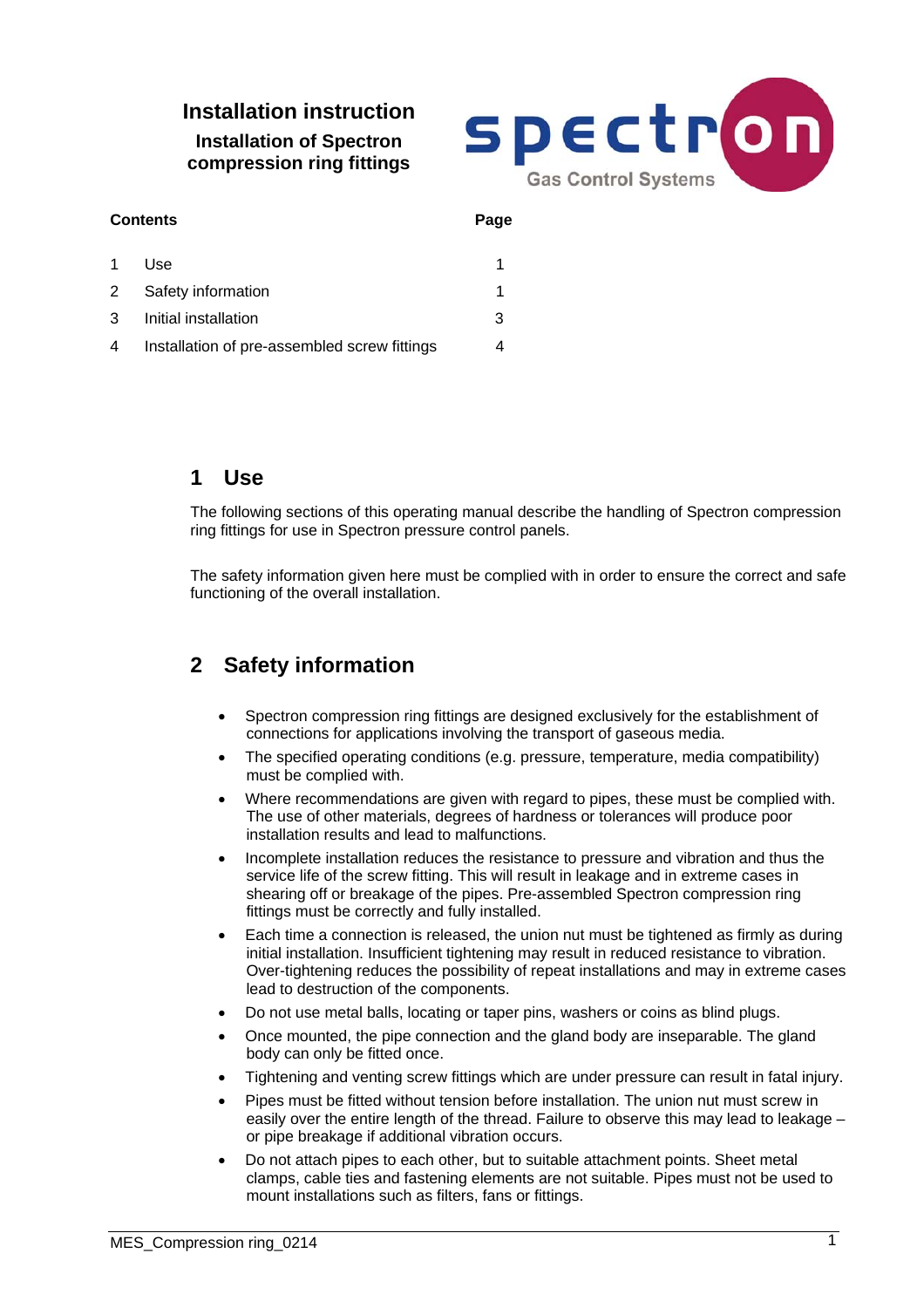- Suitable pipe brackets must be mounted to absorb vibrations. Independent areas where vibration may occur must be isolated by means of hoses. Failure to comply with these instructions will lead to pipe breakage.
- When dismantling/transporting and reinstalling pipework systems, measures must be taken to ensure that no dirt can penetrate the system, that the connecting parts (threads, sealing surfaces) are not damaged, that gaskets are not lost and that lines are not bent or dented. We recommend the use of suitable protective caps.
- Dismantled screw fittings must be inspected for dimensional stability and freedom from damage and must be replaced if necessary.
- Do not use portable cutoff machines or unsuitable pipe cutters to cut the pipes to size.
- Contamination and metal shavings can cause the system to malfunction and may lead to leakage at the connections.
- Flow rates > 8 m/s should be avoided, as they exert high forces on bent pipes and can thus lead to failure of the pipelines.
- Comply with the relevant directives (e.g. BG, TÜV, DIN).
- Spectron compression ring fittings are not suitable for welding.
- Screw fittings are not bulk goods and must be handled individually and with care.
- When installing Spectron compression ring fittings, the pipe must bottom up in the stud during assembly.
- In the case of pre-assembled Spectron compression ring fittings, full final assembly in accordance with Section 4 (repeat assembly) is required.
- Compression rings and union nuts of Spectron compression ring fittings must not be mounted on self-made standpipe stud ends. This could result in incorrect mounting, causing the connection to shear off under load.
- Spectron compression ring fittings are available in brass and stainless steel. The individual components must not be interchanged. This could lead to total failure of the connection.

Get in touch with your contact person at Spectron if you are in any doubt.

 As a fundamental principle, handling pressurised gases requires specialist knowledge and compliance with the instructions in this operating manual and the regulations valid in the respective country.

Training and regular safety training for operating personnel on the correct procedures for handling systems using pressurised gases is mandatory and must be repeated annually. Incorrect handling and/or use of such systems can endanger operating personnel and other persons, and can lead to damage to the system and in the surrounding area.

This instruction manual must be available to operating personnel at all times.

#### 2.1 Application conditions

 The materials of compression ring fittings must be suitable for the specific gas used, the maximum system pressure and temperature.

#### 2.2 Resistance of the materials

The resistance of the materials can only be guaranteed with the use of dry gas and if lines and fittings are dry-purged. Incorrect installation and leaking screw fittings can give rise to serious risks.

### 2.3 Regulations, directives, technical specifications

A series of regulations must be observed when installing and operating gas systems. For example, the systems created must comply with the following regulations and rules.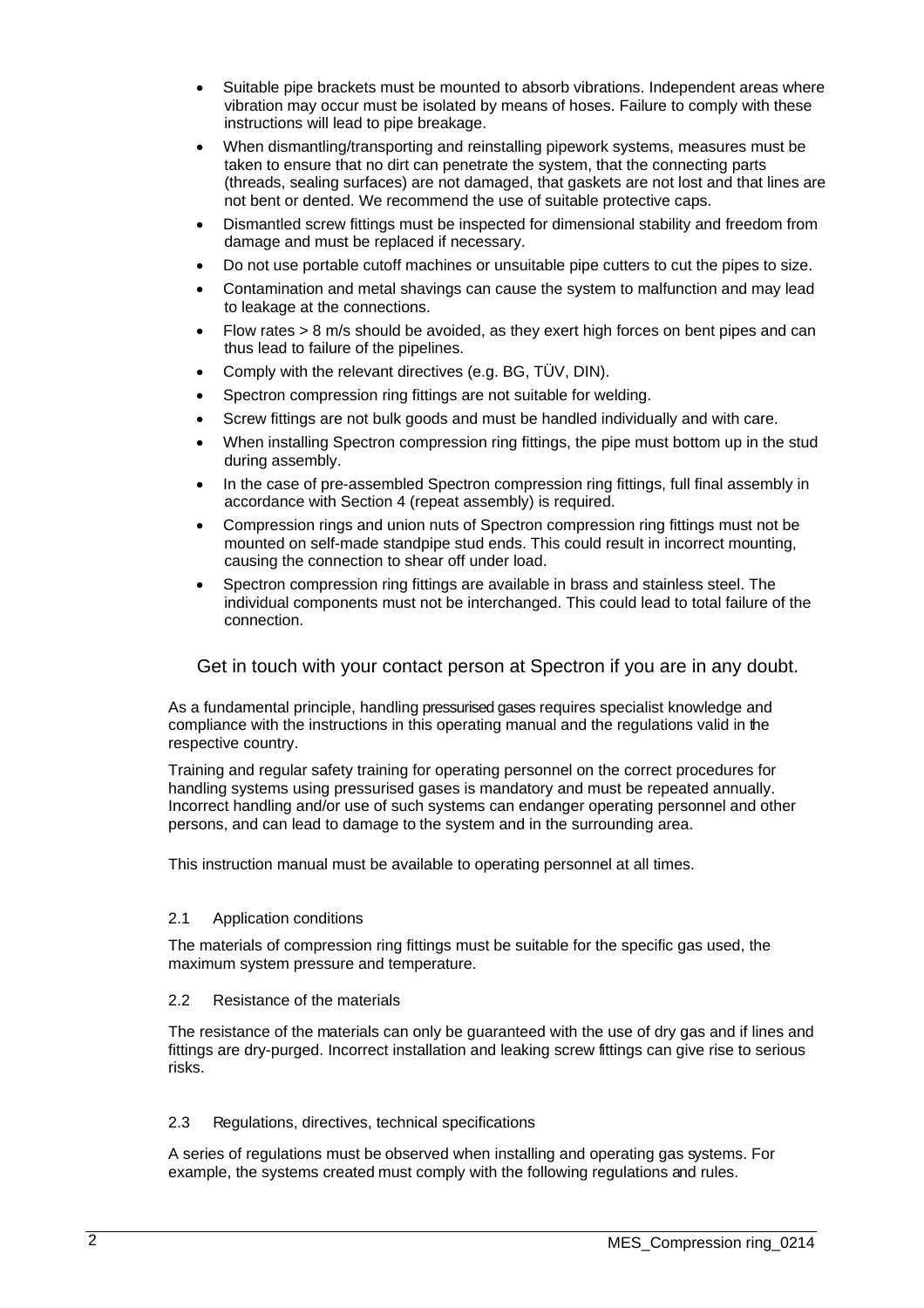- 2.3.1 Accident prevention regulations
	- BGV-A1 (German trade association basic accident prevention regulations)
	- BGR-500 (Sections 2.26, 2.31, 2.32, 2.33)
- 2.3.2 Laws, ordinances, technical regulations
	- Industrial health and safety ordinance incl. the corresponding TRBS (technical regulations on industrial safety and health)
	- Ordinance on hazardous substances incl. the corresponding TRGS (technical regulations for hazardous substances)
	- Explosion Protection Directive 1999/92/EC (ATEX 137)
	- EIGA publications

# **3 Initial installation (non pre-assembled components)**

- 3.1 Check that the compression ring fitting has been assembled correctly. Figure 1 shows the component parts of a screw fitting and the direction in which they are assembled.
- 3.2 Now insert the pipe into the compression ring fitting and push it in gently as far as the stop (Figure 2).
- 3.3 Screw the union nut tight by hand and then tighten it beyond this point using two standard open-end wrenches (Figure 3) while holding it in place
	- 1 ¼ turns for pipe diameters greater than 6mm
	- ¾ turn for pipe diameters of less than 6mm. No extension may be used (Figure 4).

### **No further tightening is performed!**





Figure 1 Figure 2

3.4 Before commissioning a pressurised gas system, it must always be checked for leaking screw connections using inert gas.